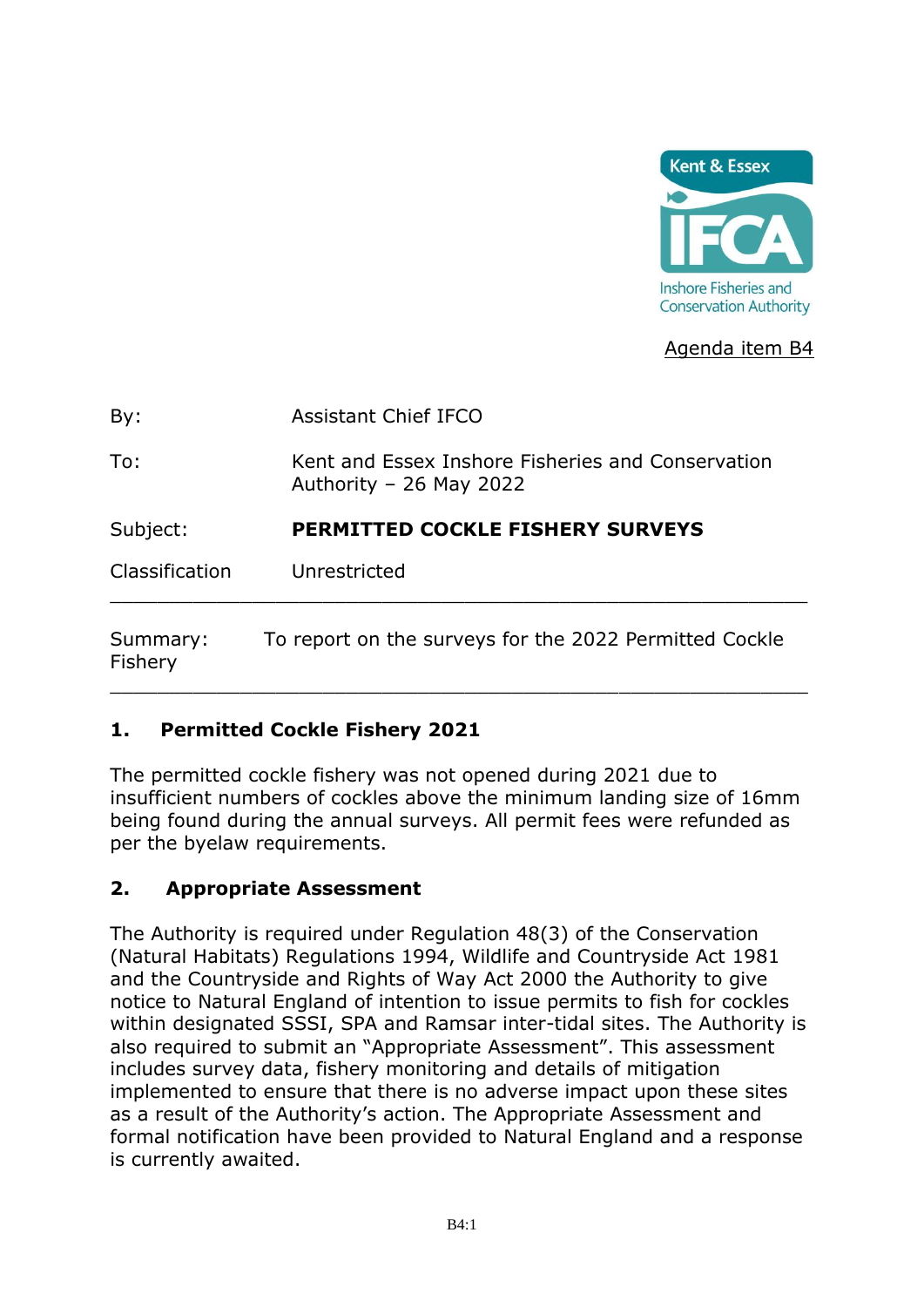## **3. Number of Permit Applications**

The process for the management of this fishery is that anyone wishing to apply for a permit is required to apply before 31 March in that year and all stock assessment surveys are completed before the May Authority meeting. This ensures that the Authority can be presented with a complete picture of the fishery, including the amount of stock available and the number of vessels wishing to work it.

Between 2011 and 2021 an average of 34 fishing vessels have applied to work the cockle fishery in each year. For 2022, the number of permit applications is 26. Twenty five of these applications are for Category 1 permits which would be permitted, should the fishery open, to take up to 13.6m<sup>3</sup> per trip. One of these applications is for the smaller Category 2 permit, which permits up to  $6.8m<sup>3</sup>$  per trip.

## **4. Spring 2022 Cockle Stock Surveys**

Stock surveys commenced at the beginning of April 2022 and are still ongoing due to patrol vessel breakdowns. They are scheduled to be completed by the end of May. At this time of year, the cockles are coming into condition for their spring spawning following the winter dormant period. These surveys use Day Grabs deployed from both FPV Tamesis and FPV Nerissa, and cover a total area of 37.6 km² (14.5 miles²).

The areas surveyed cover the Buxey and Ray Sands, Minnis Bay and Leysdown. A survey was also conducted for the second year running on a potential new bed in Area 14, South Margate Sands. These areas include all of the current main production areas outside of the TECFO (a chart showing the production areas is attached at Appendix A).

As reported above the Authority's management of the fishery is subject to an Appropriate Assessment which has been provided to Natural England. This includes details of specified management criteria.

Analysis of the survey data collected so far has been completed. The survey shows that, the Ray, Dengie and Buxey Sands contain a sufficient number of cockles suitable for commercial harvesting, with approximately 400 tonnes being available for a provisional TAC which is above the 350 tonnes specified in the Management Plan as being required to open an area. Minnis Bay does contain very good densities of cockles but the site is only 1.2km<sup>2</sup> in size and requires other areas to be open at the same time to permit access by a fleet of the 26 permit holders.

In summary, Area 7 does meet the requirements of the management plan which allow it to be opened to commercial harvesting. Minnis Bay and Pegwell Bay also contain some good numbers of cockles but not in sufficient numbers to allow a trip of the fleet, primarily due to the size of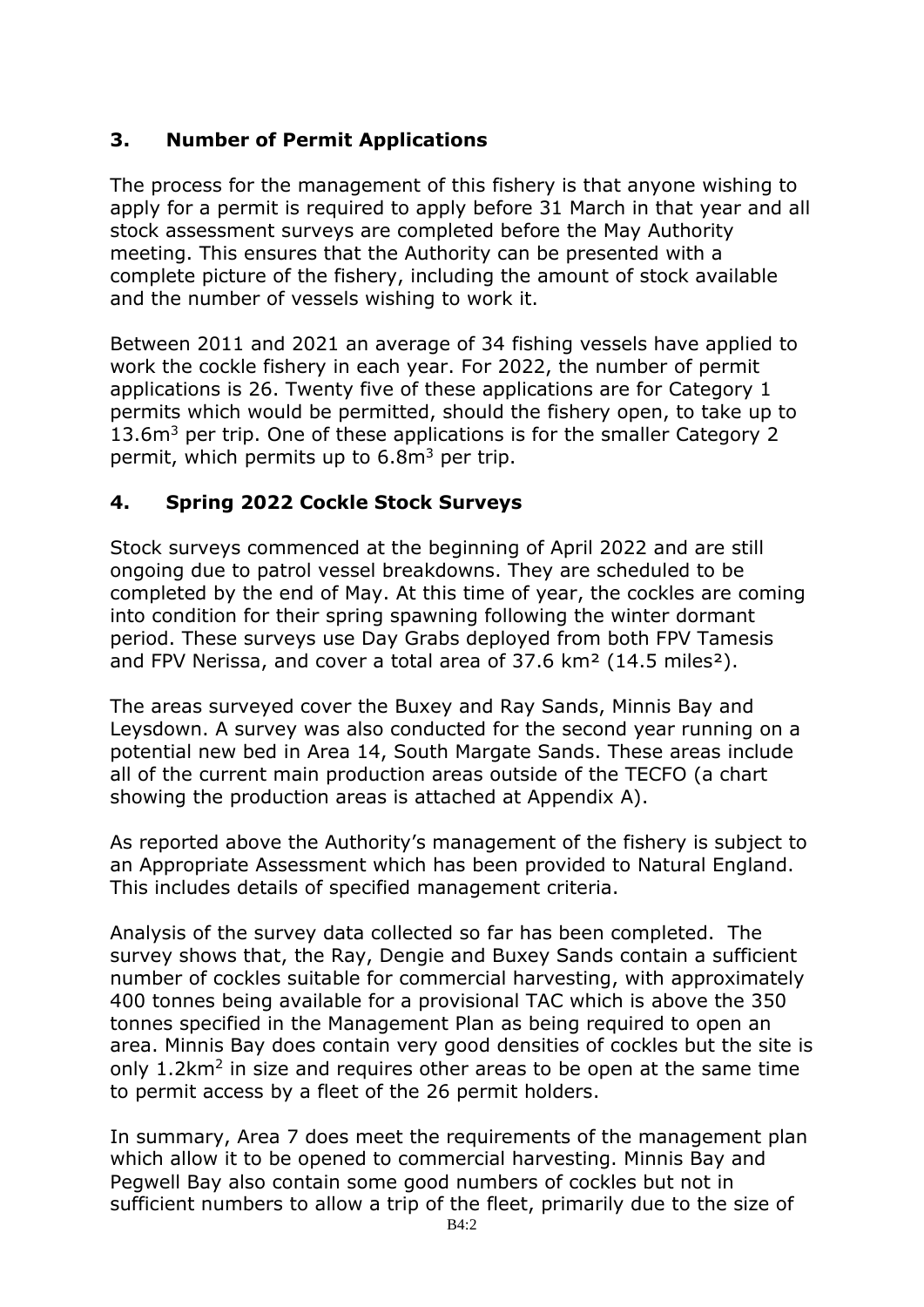the beds. South Margate Sands does not contain sufficient stocks to be opened to the 26 vessels fleet.

### **5. 2022 Fishery Management**

Management of this fishery for 2022 will be considered at the 14 June 2022 extraordinary meeting of the Authority, where a potential for a small-scale trial as part of the cockle fishery review will be discussed as well as other options for utilising this stock moving forwards.

### **Recommendation – For NOTING and COMMENT only**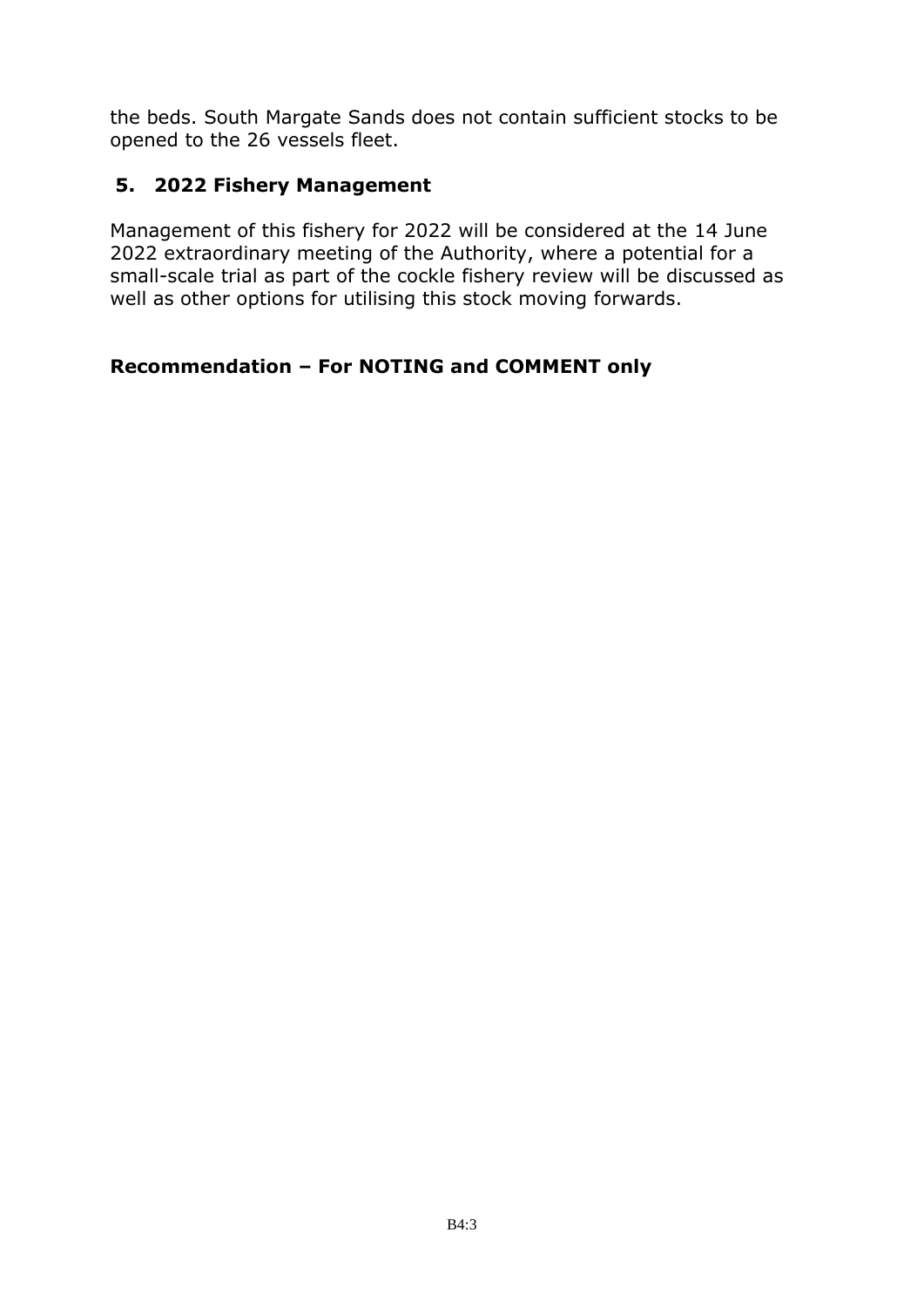## **Appendix A**



A chart showing the cockle production areas within the Kent and Essex IFCA District